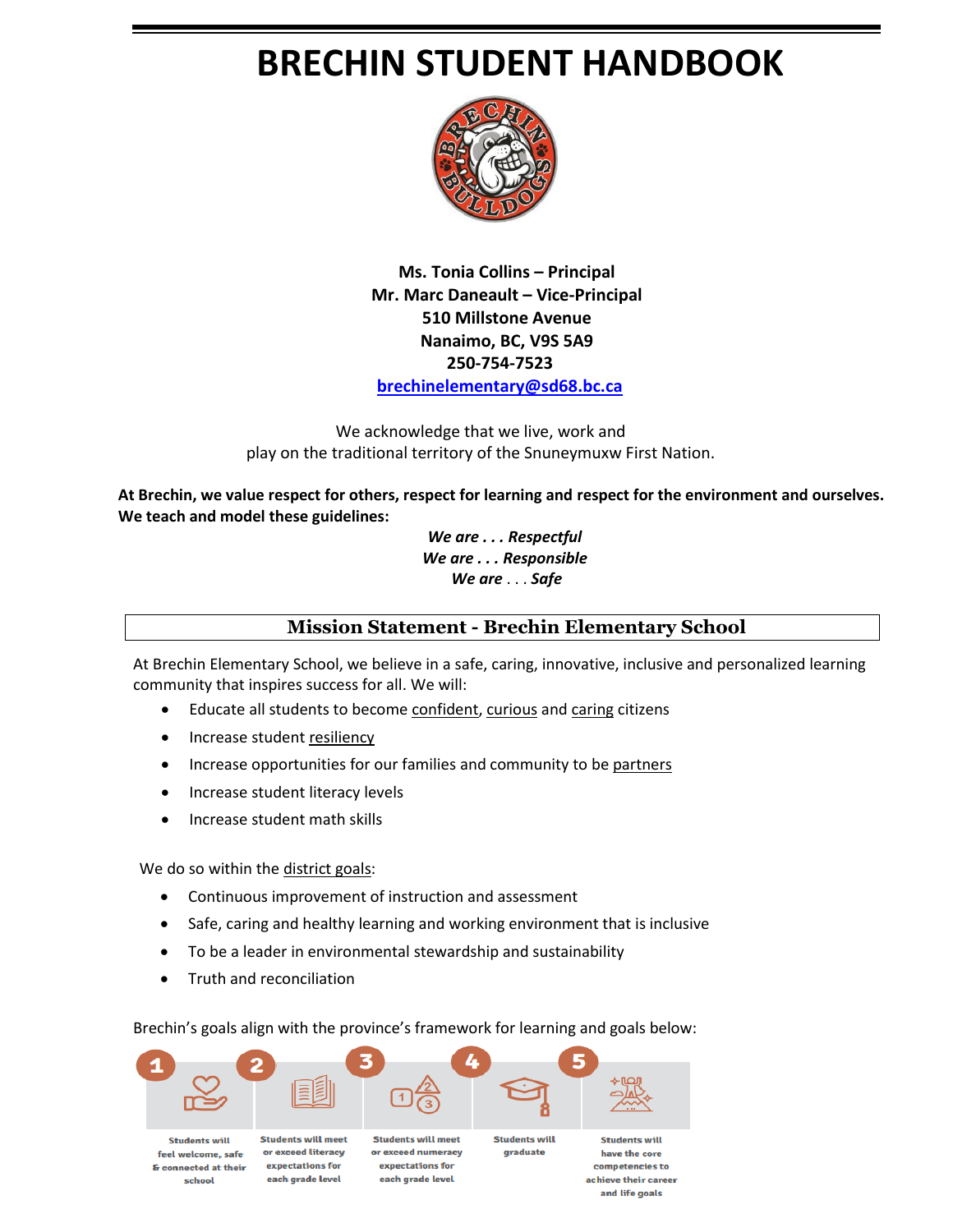#### **Administration's Message**

A warm welcome back to everyone. A special welcome to all our new families  $\odot$  Team work is the key to our school's positive culture and student success. Our staff are always working hard to create learning environments that are: **calm, predictable, supportive.** Staff provide opportunities for students to have successful school involvement, to discover their passions, discover what they are good at, while learning to be good at learning, reading, writing and math.

As a school community, we focus on healthy, positive relationships and positive discipline to increase positive student engagement and school culture. Brechin strives to ensure all students manage their behaviour in a safe and respectful manner at all times. Our school wide positive behaviour expectations matrix teaches all students to be **respectful, responsible, cooperative, and caring** with each other. Specific behaviours are taught and practiced by everyone. Students receive positive recognition when they use these behaviours as this encourages each child to feel good about their choices and to continue using positive strategies.

Our partnerships include our parent community, our school team, the Nanaimo Ladysmith Schools Foundation, the Boys and Girls Club, VIU, VIHA, Breakfast Clubs of Canada, BC Agriculture, Literacy Nanaimo, RCMP School Liaison, Rotary Club, Lions Club, among others. These combined efforts guide our school's work and initiatives as well as promotes our opportunities to celebrate along the way as we watch our students blossom under the concerted effort of excellence!

We enjoy our daily talks with you, so please be sure to say hello to myself, Mr. Daneault your VP, your child's teacher, your class educational assistant, Tony, one of our educational assistants out front in the morning and after school, and our secretary Tara Hill. We know 2020-2021 will be a spectacular year with your help! Your involvement and feedback helps us work together so your child can be their best selves.

We are a focus school so we have additional staff to improve reading, learning & support families: Marc Daneault (VP), Melinda Louis, our counsellor, Janeen Bhatti, our child youth & family support worker, a literacy teacher coordinator, two student support teachers in Brianne Anderson and Jodi Crawford, Emily Baker (school psychologist), and Lynn Tissington (speech). Please reach out to your teacher or any of these support professionals!

Thank you in advance for reviewing the following policies and guidelines with your child/ren. If you have any further questions, my door is always open.

#### *"Alone we can do so little, together we can do so much" – Hellen Keller*

*Tonia Collins, Principal Marc Daneault, Vice Principal Brechin Elementary School*  [tcollins@sd68.bc.ca,](mailto:tcollins@sd68.bc.ca) 250-714-4644 [marc.daneault@sd68.bc.ca,](mailto:marc.daneault@sd68.bc.ca) 250-713-2796 **Bell Schedule:**

| Welcome Bell | 8:40             |
|--------------|------------------|
| Dismissal    | $2:20 - Mon-Fri$ |

**On time, Every time.**

- Self-esteem arriving on time every day *makes children feel good about themselves*.
- Smooth transition period students who arrive at school with time to spare have time to settle into the class, prepare their materials and say hi to friends, which builds friends & **decreases anxiety**
- Important information  $-$  a typical school day starts with announcements and introductions to new lessons and concepts. Students who show up on time, get important details and are prepared for upcoming trips, team tryouts and essential learning.
- Develops long-term positive habits when students show up on time to school every day, they develop the habit of being punctual which means they can get and keep a job…..and feel good about themselves!

Arriving on time for school ensures that your child doesn't miss out on the important learning activities that happen early in the day when they are most alert. Set your child up for success and make certain he/she arrives to school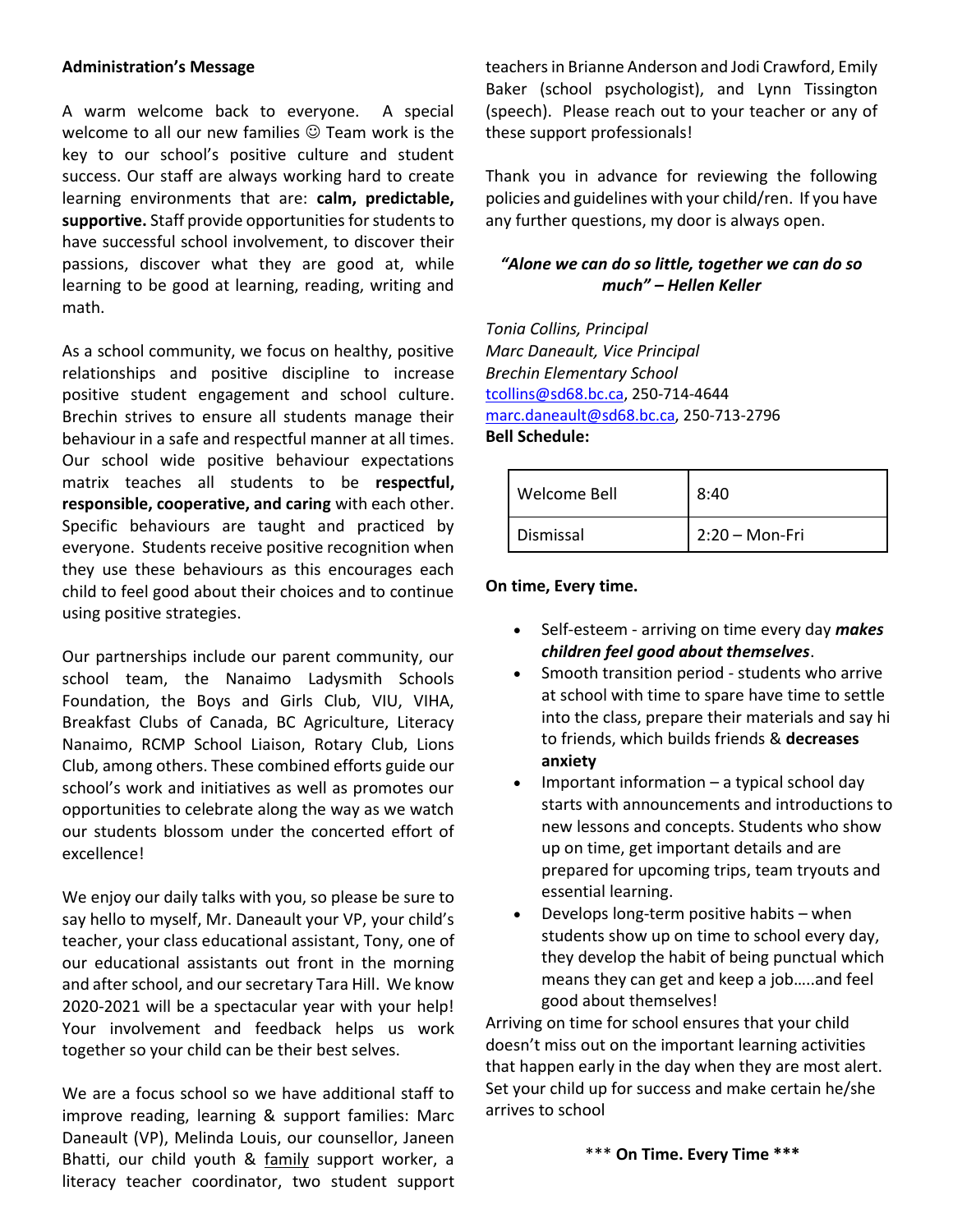#### **Staff Contacts**

| Principal:                     |                            |  |  |  |
|--------------------------------|----------------------------|--|--|--|
| Vice-Principal                 |                            |  |  |  |
| Secretary                      |                            |  |  |  |
| Counsellor                     |                            |  |  |  |
|                                | Child, Youth & Family S.W. |  |  |  |
|                                | Aboriginal Education Asst. |  |  |  |
| Student Support Teacher        |                            |  |  |  |
| <b>Student Support Teacher</b> |                            |  |  |  |
|                                | Literacy Coordinator       |  |  |  |
| Librarian, ESL                 |                            |  |  |  |
|                                | Div. 10 Ms. Brett          |  |  |  |
| Div. 9                         | Ms. Bradley                |  |  |  |
| Div. 8                         | Ms. Alexandra              |  |  |  |
| Div. 7                         | Ms. McConnie               |  |  |  |
| Div. 6                         | Ms. Mathieson              |  |  |  |
| Div. 5                         | Mr. Daneault               |  |  |  |
| Div. 4                         | Ms. Konynenbelt            |  |  |  |
| Div. 3                         | Ms. Johnson                |  |  |  |
| Div. 2                         | Mr. Drown                  |  |  |  |
| Div. 1<br>Ms. Smith            |                            |  |  |  |
| <b>Community Resources</b>     |                            |  |  |  |

| <b>Community Resources</b> |                |  |  |  |
|----------------------------|----------------|--|--|--|
| V.I. Crisis Line           | 1-888-494-3888 |  |  |  |
| Children's Helpline        | 310-1234       |  |  |  |
| Discovery                  | 250-739-5790   |  |  |  |
| Haven House                | 250-756-0616   |  |  |  |

[tcollins@sd68.bc.ca](mailto:tcollins@sd68.bc.ca) [Marc.Daneault@sd68.bc.ca](mailto:Marc.Daneault@sd68.bc.ca) [Tara.Hill@sd68.bc.ca](mailto:Tara.Hill@sd68.bc.ca) [Melinda.Louis@sd68.bc.ca](mailto:Melinda.Louis@sd68.bc.ca) Janeen. Bhatti@sd68.bc.ca [tony.elliott@sd68.bc.ca](mailto:tony.elliott@sd68.bc.ca) [Jodi.crawford@sd68.bc.ca](mailto:Jodi.crawford@sd68.bc.ca) [Brianne.anderson@sd68.bc.ca](mailto:Brianne.anderson@sd68.bc.ca) [Olga.Poyner@sd68.bc.ca](mailto:Olga.Poyner@sd68.bc.ca) [wendy.robertson@sd68.bc.ca](mailto:wendy.robertson@sd68.bc.ca) [lbrett@sd68.bc.ca](mailto:lbrett@sd68.bc.ca) [mbradley@sd68.bc.ca](mailto:mbradley@sd68.bc.ca) [phoenix.alexandra@sd68.bc.ca](mailto:phoenix.alexandra@sd68.bc.ca) [Tara.Mcconnie@sd68.bc.ca](mailto:Tara.Mcconnie@sd68.bc.ca) Imathieson@sd68.bc.ca [marc.daneault@sd68.bc.ca](mailto:marc.daneault@sd68.bc.ca) [tkonynenbelt@sd68.bc.ca](mailto:tkonynenbelt@sd68.bc.ca) [kjohnson@sd68.bc.ca](mailto:kjohnson@sd68.bc.ca) [idrown@sd68.bc.ca](mailto:idrown@sd68.bc.ca) [Sarah.Smith@sd68.bc.ca](mailto:Sarah.Smith@sd68.bc.ca)

> 250-755-7691

| Hospital (ER- extension 57626)    | 250-754-9285     |
|-----------------------------------|------------------|
| LIFT (Families with Teens)        |                  |
| MCFD - Support Services           | 250-741-5444     |
| MCFD – Child Protection           | 250-741-5444     |
| <b>Aboriginal Services</b>        | 250-741-5701     |
| <b>NARSF</b>                      | 250-754-2773     |
| Tillicum Lelum                    | 250-753-6578     |
| Strong Start-free for 0-3 yr olds | Quarterway Elem. |
| <b>Victim Services</b>            | 250-755-3146     |

#### **Parent Advisory Council**

#### **<https://www.facebook.com/groups/brechinpac/>**

| EMAIL            | brechinpac@gmail.com                     |
|------------------|------------------------------------------|
| Treasurer        | Becca Misner                             |
| Chair            | Amanda Gillespie                         |
| Vice-Chair       | Alicia Reid                              |
| DPAC Rep         | Ruby Picini                              |
| <b>Directors</b> | Tamara McCarthy, Jennifer Maguire, Kevin |
|                  | Johnston, Kayla Lambert                  |
| Chair            | Amanda Gillespie                         |
| Vice-Chair       | Alicia Reid                              |

#### 2020 - 2021 SCHOOL CALENDAR

| Schools open for students                        | Thursday, September 10, 2020  |  |  |
|--------------------------------------------------|-------------------------------|--|--|
| Non-instructional day                            | Friday, October 9, 2020       |  |  |
| <b>Thanksgiving Day</b>                          | Monday, October 12, 2020      |  |  |
| Non-instructional day                            | Friday, October 23, 2020      |  |  |
| Remembrance Day                                  | Wednesday, November 11, 2020  |  |  |
| Last day of classes before winter break          | Friday, December 18, 2020     |  |  |
| Winter break - Schools not in session            | December 19 - January 3, 2021 |  |  |
| Schools reopen after winter break                | Monday, January 4, 2021       |  |  |
| Non-instructional day                            | Thursday, February 11, 2021   |  |  |
| Non-instructional day                            | Friday, February 12, 2021     |  |  |
| <b>Family Day</b>                                | Monday, February 15, 2021     |  |  |
| Last day of classes before spring break          | <b>Friday, March 12, 2021</b> |  |  |
| Spring break - Schools not in session            | March 13 - March 28, 2021     |  |  |
| Schools reopen after spring break                | Monday, March 29, 2021        |  |  |
| Good Friday                                      | Friday, April 2, 2021         |  |  |
| <b>Easter Monday</b>                             | Monday, April 5, 2021         |  |  |
| Non-instructional Day                            | <b>Friday, May 7, 2021</b>    |  |  |
| <b>Victoria Day</b>                              | <b>Monday, May 24, 2021</b>   |  |  |
| Year-end administrative day - Schools are closed | Wednesday, June 30, 2021      |  |  |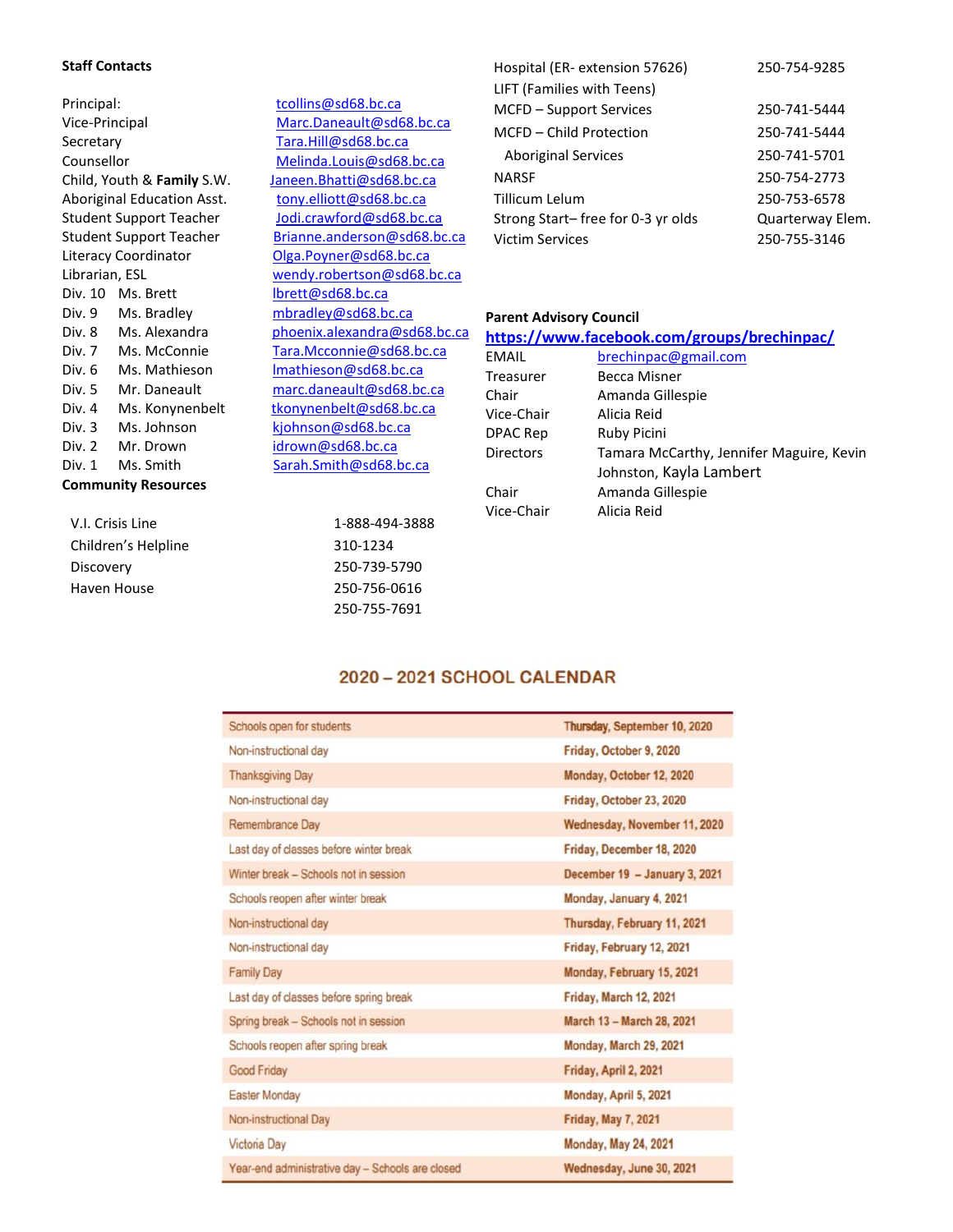

## *2019-2020 Brechin Elementary Student Code of Conduct*

## **We are Respectful, We are Responsible, We are Safe**

- To establish and maintain a safe, caring and inclusive learning environment.
- To promote consequences that are age appropriate, restorative in nature rather than punitive, and take into consideration student age, maturity and special needs
- To promote the values expressed in the **BC Human Rights Code** respecting the rights of allindividuals.
- To outline our PBIS system of School Wide Behaviour Expectations.
- To guide our support of student social/behavioural learning through restorative practices.

## **CONDUCT EXPECTATIONS**

Specific conduct expectations for safe, responsible and respectful behaviours are outlined in the positive behavior matrix. The behaviours are taught, practiced and modeled by all staff and students.

## **EXPECTED BRECHIN STUDENT BEHAVIOUR**

- Respect self, others, the learning environment and the natural environment.
- Attend school **On time, Every time.**
- Walk inside the building and use assigned doors for entering or leaving the school
- Stay on school grounds at all times
- Engage in purposeful learning activities in a timely manner.
- Help to make the school a safe, caring and orderly place.
- Inform an adult, in a timely manner of incidents of bullying, harassment or intimidation.
- Act in a manner that brings credit to Brechin Elementary School.
- Walk bike or scooter on school grounds
- Helmets mandatory, it's the law.
- Take care of any borrowed book and return it to the library when finished with it as the school has limited resources for replacement of materials.
- **Do NOT** bring items of value such as phones, other person electronics, and jewelry to school. Keep all of your valuable items at home.

## **UNEXPECTED BRECHIN STUDENT BEHAVIOUR**

Examples of unexpected behaviour may include but are not limited to: *Behaviours that:*

- **Interfere** with the learning of others
- **Interfere** with an orderly environment
- **Create** unsafe conditions

## *Acts of:*

- **Bullying**, harassment or intimidation, including acts of cyber bullying
- **Physical** violence
- **Retribution** against a person who reported incident
- **Discrimination**, as outlined in the BC Human Rights Code, based on race, colour, ancestry, place of origin, religion, marital status, family status, physical or mental disability, sex or sexual orientation.

## *Illegal acts, such as:*

- Possession, use or distribution of illegal or restricted substances.
- Possession or use of weapons **including replicas.**
- Theft of or damage to property.

*These expectations apply to behavior at school, during school-organized or sponsored activities, and behaviour beyond these times (including Internet, social media, texting behaviour) that negatively impacts the safe, caring or orderly environment of the school, and/or student learning.*

#### **CONSEQUENCES**

The severity and frequency of unexpected behaviour, as well as the age and maturity of the student will be taken into consideration in determining appropriate consequences. Consequences will be:

- $\triangleright$  Educative, preventative and restorative rather than punitive wherever possible.
- $\triangleright$  Created with the direct involvement of the student so that they are purposeful and meaningful.

## **Minor Misbehaviour/Incidents**

*A. Students who make choices that do not follow our behavior expectations of Respectful, Responsible and Safe will:*

Participate in a problem solving discussion with an adult. The student, with support, will describe what behaviour needs to be changed and will be assisted in making a better choice, and fixing the harm or hurt caused by their actions. The student/ staff discussion will be done in a respectful, quiet manner, with the emphasis on reinforcing the use of W.I.T.S. (walk away, ignore the behaviour, talk it out, seek help) to solve the problem.

- *B. If not effective, we use escalating consequences:* The student will participate in a second problem solving discussion. A time out may be given or a privilege may be removed. Again, referral back to what the behaviour expectations for all students will be given to help teach the student how to make better choices.
- *C. If not effective, continued escalating consequences:* The student will have a third problem solving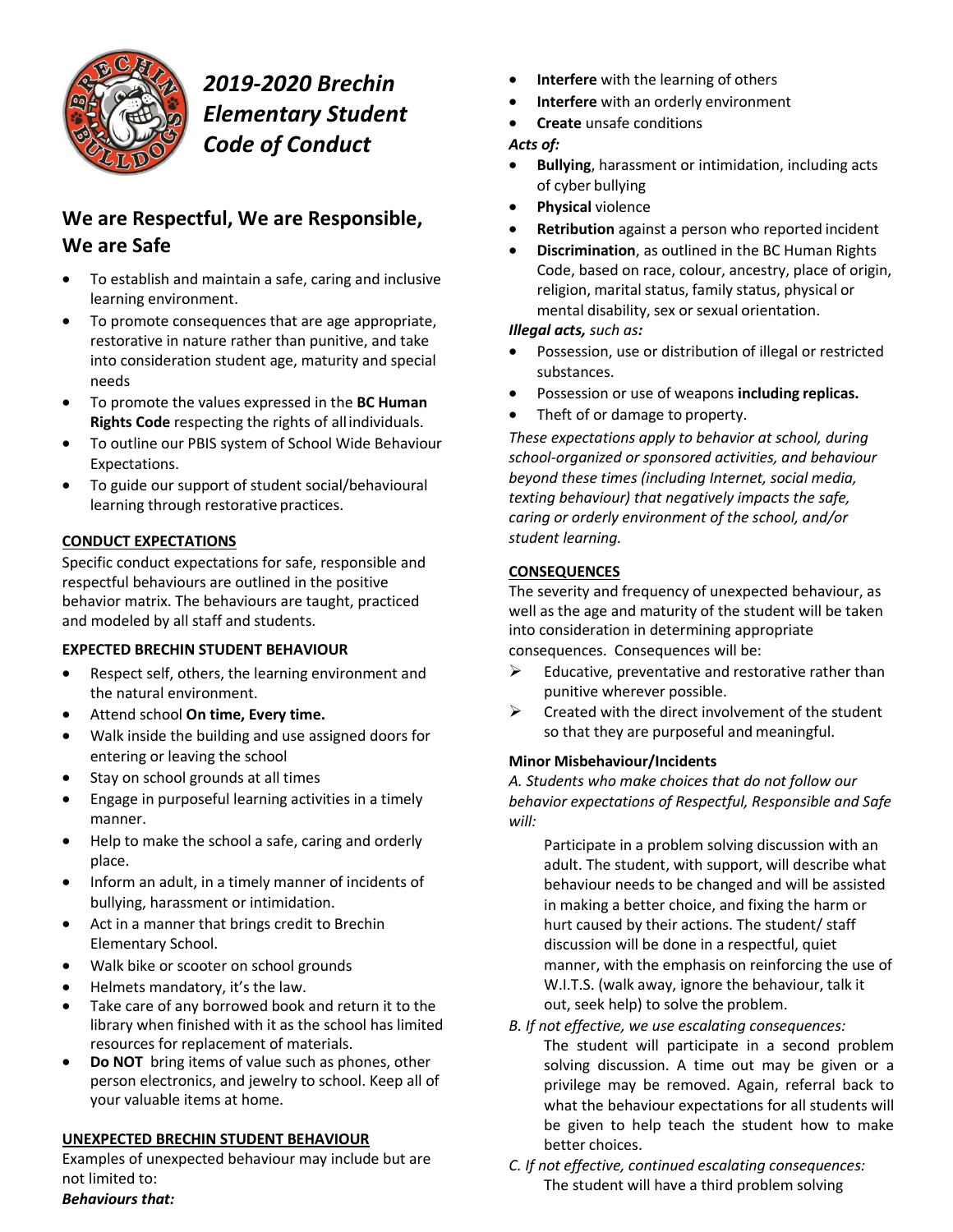discussion and will be given a more formal consequence – removal from the classroom to a Triad room or Community Service. Think sheets will be used as well.

## **Escalating Unexpected Behaviour or Major Incidents**

The following strategies may be used to guide changes in student behaviour when students continue to make choices that are not within our behavior expectations of SAFE, RESPECTFUL and RESPONSIBLE OR if a behaviour impacts the learning and/or safety of others. *First referral – Major offense*:

- 1. A referral form will be filled out by the sending adult.
- 2. A problem solving session will be conducted. Student(s) will identify where they could have made better choices, effects of their behavior on others and self, and what needs to happen to make things right. School privileges may be withdrawn for a period of time.
- 3. The student and/or staff member will phone home and inform parents if needed.
- 4. The referral form will go home for signature and returned.

## *Second referral – Major Offense*

- 1. Repeat steps 1 and 2 above
- 3. The principal will contact the parents and may set up a meeting at school to discuss the matter in person.
- 4. School privileges will be withdrawn for a longer period of time.
- 5. The counselor may be involved and a specific behaviour plan may be developed.

## *Suspension and Restorative Justice:*

For severe offenses, parents will be informed and a plan will be implemented to deal with both the nature of the incident and the direct follow up. The plan may include an in-school or at-home suspension, Restorative Justice, Restitution, and the involvement of outside agencies for assistance. Issues at this level are treated on a case by case basis through a team approach.

## **NOTIFICATION**

School Officials have a responsibility to advise other parents of serious breaches of this code of conduct.

- $\triangleright$  Parents of student offender(s) in every serious incident.
- $\triangleright$  Parents of student victim(s) in every serious incident.
- $\triangleright$  School District Officials as required by school District Policy.
- $\triangleright$  Police and/or other agencies as required by law,

including the John Howard Society.

 $\triangleright$  All parents when deemed to be important to reassure community members that school officials are aware of a serious situation or incident and are taking appropriate action to address it.

## *School staff members may involve parents earlier. Parents are always encouraged to call the school if they have any questions or concerns.*

#### **USE OF ELECTRONICS**

The use of cell phones and other electronic devices has become common place in our society. However, these devices can be a distraction to learning or infringe on the privacy of others. While classroom teachers direct learning opportunities that integrate technology in



meaningful ways, the use of cell phones during the day **is not permitted**.

#### **If students are using chromebooks inappropriately, their access to school devices may be limited.**

In addition, if students bring personal devices, school personnel may, depending on the circumstances:

- 1. Place the device in the office for student to pick up at end of the day.
- 2. Place the device in the office to be picked up at the end of the day by a parent/guardian
- 3. Keep the device in the office until a meeting with student/parent/caregiver and school team can be arranged.

#### **LOST AND FOUND**

Parents are reminded to clearly label all items students bring to school. Found items are kept at school and may be claimed by students and parents. Parents are invited to check the Lost and Found regularly.

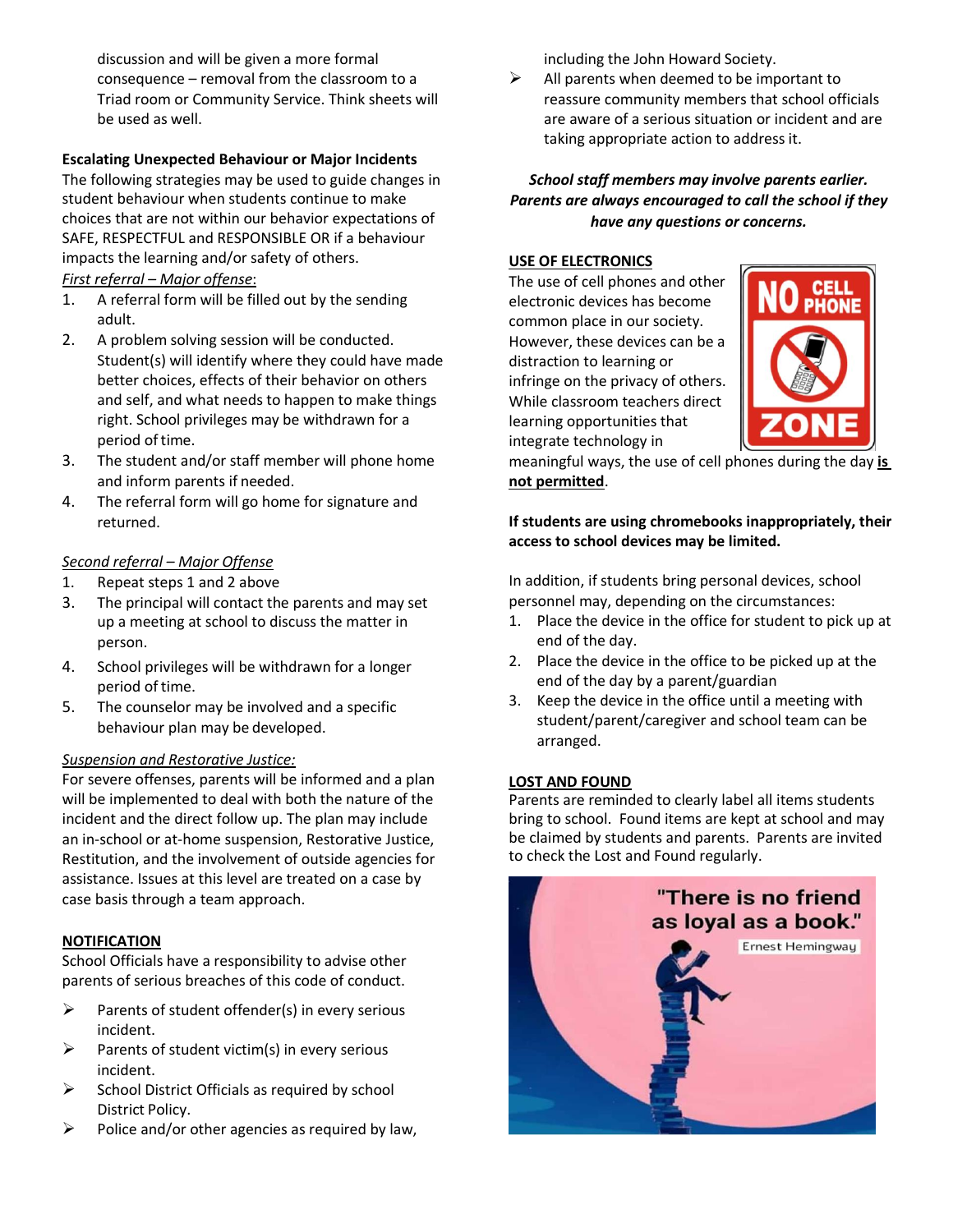## **Examples of POSITIVE BEHAVIOUR EXPECTATIONS**

| <b>Expectations</b> | Hallway                                                                     | Playground                                                                                                               | Washrooms                                                                          | <b>Assemblies</b>                                                                                                                                       | Gym                                                                                                                              | <b>Electronics</b>                                                                                                                                                       |
|---------------------|-----------------------------------------------------------------------------|--------------------------------------------------------------------------------------------------------------------------|------------------------------------------------------------------------------------|---------------------------------------------------------------------------------------------------------------------------------------------------------|----------------------------------------------------------------------------------------------------------------------------------|--------------------------------------------------------------------------------------------------------------------------------------------------------------------------|
| We are RESPONSIBLE  | "On the right<br>to be polite"<br>Hands and feet<br>to self<br>Eyes forward | Return equipment<br>Dress for the<br>weather<br>Use outside class<br>doors<br>Do not litter<br>Help others in<br>trouble | Enter & leave<br>quietly<br>Report problems<br>Be quick<br><b>Empty hands Eyes</b> | Enter and leave quietly<br>Keep your personal space<br>Participate at all times<br>Keep hands, feet and eyes<br>to self.<br>Facing forward Legs crossed | Enter and leave gym<br>quietly<br>Return equipment to<br>storage area<br>Show good<br>sportsmanship<br>Use equipment<br>properly | Must be supervised<br>by staff for<br>educational<br>purposes only<br>Appropriate content<br>(songs, lyrics,<br>images)<br>Electronics turned off<br>during school hours |
| We are RESPECTFUL   | Quiet voices<br>Walk in a line                                              | Take turns Include<br>others Use kind<br>words                                                                           | to self<br>Keep floors and<br>walls clean                                          | Eyes on speaker Clap nicely                                                                                                                             | Be helpful to others<br>Share equipment &<br>space                                                                               | Messages handled<br>through the office                                                                                                                                   |
| We are SAFE         | Quiet feet<br>Walking                                                       | Hands, feet and<br>objects to self<br>Stay on school<br>grounds<br>Report problems                                       | Flush<br>Wash hands<br>Feet on the ground                                          | Hands feet and objects to<br>self<br><b>Empty hands Follow</b><br>instructions                                                                          | <b>Follow instructions</b><br>Use equipment<br>safely<br>Wear safe footwear                                                      | Visit only staff<br>approved sites<br>Photograph<br>and<br>record only with staf<br>consent                                                                              |

## **POSITIVE BEHAVIOUR EXPECTATIONS**

| <b>Expectations</b> | Library                                                                   | <b>Field Trips</b>                                                          | Emergency                                                                                   | Classroom                                                                                        |
|---------------------|---------------------------------------------------------------------------|-----------------------------------------------------------------------------|---------------------------------------------------------------------------------------------|--------------------------------------------------------------------------------------------------|
| We are RESPONSIBLE  | Enter and leave quietly Use<br>quiet voices Follow<br>instructions        | Return permission slips<br>Look after your own things                       | Stay calm<br>Stay with the group                                                            | Arrive On Time, Every Time.<br>Daily use of planner Be prepared<br>Stay on task<br>Neat and tidy |
| We are RESPECTFUL   | Take care of books and<br>materials<br>Share and take turns               | Use manners Listen<br>Keep your personal space                              | Listen Be quiet<br>Be helpful                                                               | Raise hands to share Inside Voice<br>Listen and follow instructions                              |
| We are SAFE         | Hands, feet and objects to<br>self<br>Push in chairs Walk at all<br>times | Stay with the group Follow<br>instructions<br>Follow Electronics guidelines | Keep hands, feet and<br>objects to self<br>Leave area quickly<br><b>Follow instructions</b> | Keep hands, feet and objects to<br>self<br>Always walk Push in chairs Line<br>up safely          |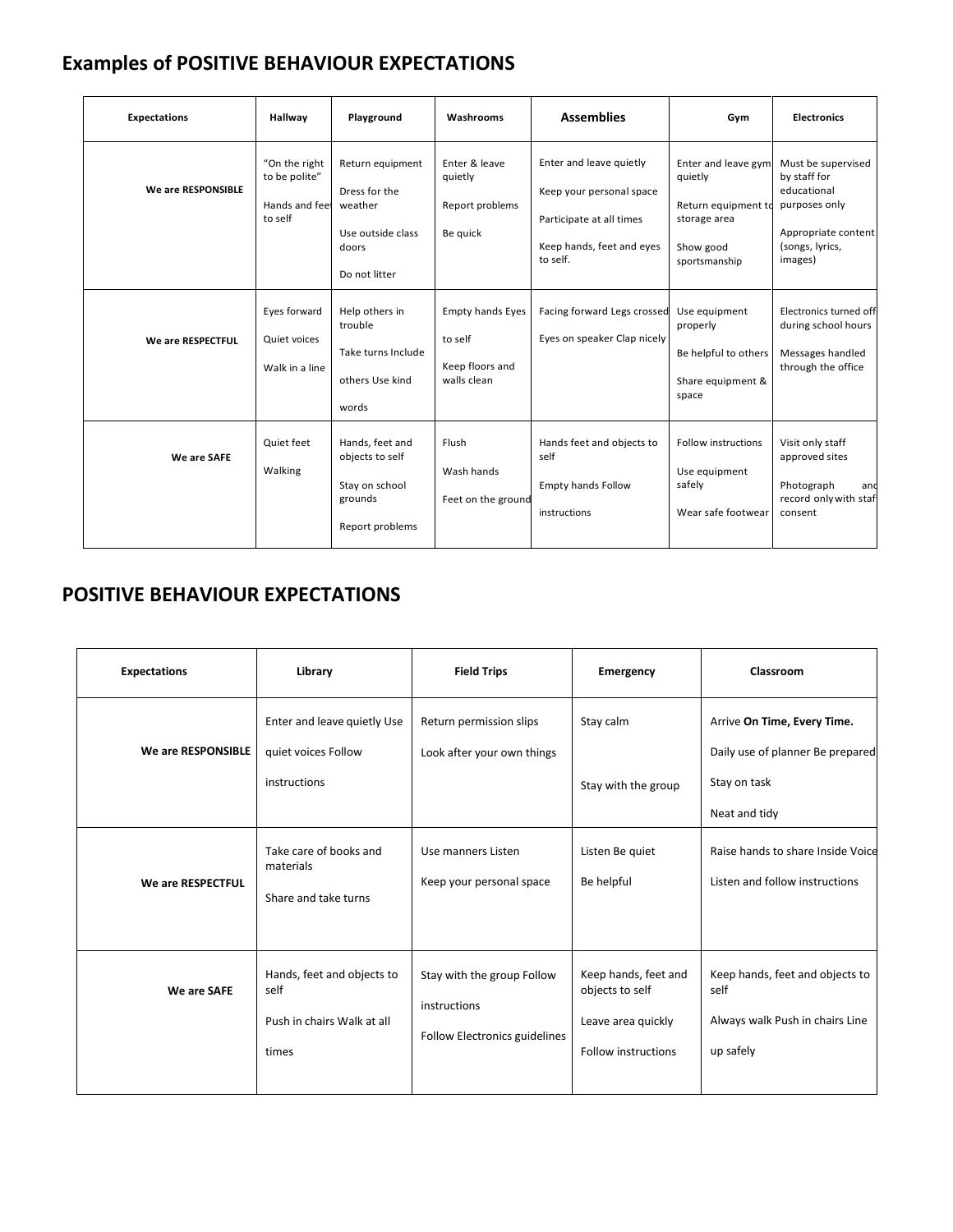## **General Procedures**

#### **Parents & Caregivers will:**

- ensure their child attends **On Time, Every Time.**
- ensure child arrives rested, fed and prepared to learn, letting teacher or office know when this is not the case so we can work together to resolve.
- work with student and teacher in the planning and carrying out of a suitable educational program.
- work and talk with the teacher to develop in his/her child a sense of responsibility, a sense of selfdiscipline and a respect for the rights of others.
- keep the teacher (school) informed of any changes in the student's life that may affect his/her behaviour and/or performance (i.e. moves, custody, health, treatment, separation, bereavement, etc.)
- reinforce with their child that learning is important and makes their brain stronger, and increases opportunities.
- review and reinforce the safety rules of the road governing pedestrians, cyclists and skateboarders:
	- Ride on the right-hand edge of the paved surface.
	- Wear a helmet.
	- Stop completely at stop signs.
	- Ride in single file.
	- Do not ride on the sidewalk.
	- Dismount and walk the bicycle when entering school property.
	- Walk the bike to the edge of school property when leaving.
	- pedestrians should walk well off the road, facing oncoming traffic.
- review and reinforce the School's Code of Conduct and Behaviour matrix
- follow the school's electronics policy, including using school phone during the day, not cell phones

#### **TRAFFIC SAFETY**

Traffic safety is an ongoing priority at the school. You can help us by reminding your child (ren):

- 1. Cross the road at the intersection.
- 2. Look both ways before crossing.
- 3. Make eye contact with the driver before crossing
- 4. Walk across the crosswalk.

#### **ON TIME, EVERY TIME**

- We recognize that there will be times when your child is sick or away for an appropriate reason, therefore,
- Early Detection was initiated for the safety and protection of your children. The purpose of the program is to detect, as soon as possible, the whereabouts of each student not in class. For the system to operate successfully, parents are requested to:
- Phone the school before 9:00 am if your child is going to be late or absent for any reason, or,
- Send a note with another child in the family, or
- Give advanced notice, preferably written, of dental/medical appointments or any changes from the usual routine.
- The school will phone/email parents/guardians to confirm that the absent child is safe. Please notify the office if your phone number or address changes.

#### **LATE POLICY**

It is a matter of common courtesy to arrive for classes at the proper time and students are encouraged to develop lifelong habits of promptness.

Students who arrive late often disrupt the operation of the classroom by requiring the attention of their teachers or classmates to assist them in getting started on their assignments or to re-teach all or part of a lesson.

If a student is consistently late, there may be in class consequences such as making up the missed time at recess and/or after school

For the chronic tardiness, a letter will be sent home to parents with a copy in the student's file.

#### **BREAKFAST AND SNACK PROGRAM (Grab & Go Café)**

We are pleased to offer both a breakfast and a light lunch or "snack" program for students. Breakfast is served from 8:00 a.m. until 8:30 a.m. and a sandwich is served at lunch. We ask that students return their signed order forms so that we are able to prepare enough meals each day. Thanks to Country Grocer and NLSF, each class will have a bowl of fruit most days. Cost is \$20/month or what you can afford.

\*\*\*We hope that the Breakfast and Snack Program will not be cancelled for this school year due to Covid-19.

#### **ENTRY AND DISMISSAL**

Unless otherwise planned for educational or socioemotional reasons, all students are to enter and exit the building through their outside classroom doors. Please do not go through the hallway.

A student's presence in the building prior to the bell is:

- Subject to the approval of your classroom teacher, some students may be in the classroom to work PRIOR to 8:30 am
- Permissible if participating in a teacher-sponsored activity (i.e. in the library at  $8:30 - if$  the teacherlibrarian permits, or for a sports related practice).
- Permissible if you have a written note from home requesting access to classroom for medical reasons, and permissible in EMERGENCIES.

#### **STUDENT PICK-UP AND DROP-OFF**

Our drive way is very busy before and after school. Please

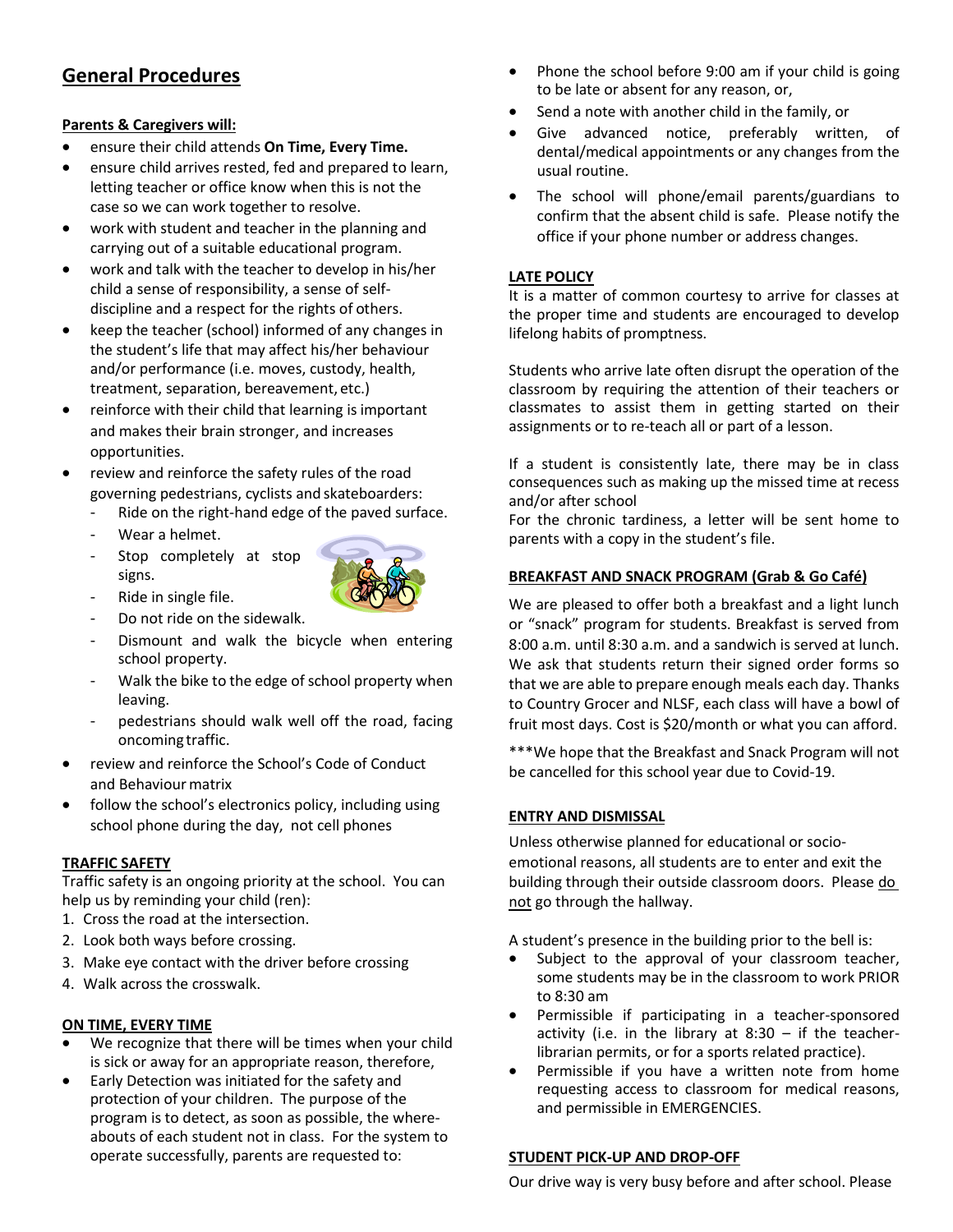be courteous of other families by parking in designated areas only and turning off your vehicle while waiting. Busses and people parked in the parking spots need the ability to get through the driveway – please do not abandon your vehicle!

#### **SUPERVISION**

Breakfast starts at 8 am, outside supervision begins at 8:15 a.m. and ends at 2:45 p.m (1:45 on Mondays). Please watch the signs on the school door to determine if the library is open in the morning. For safety reasons we encourage families not to arrive prior to this time and to ensure pickup has occurred by 2:45 pm.

#### **VISITORS TO THE SCHOOL**

Parents and guardians are welcome to visit our school. In keeping with school district policy, we ask that **all visitors**  report to the office before going anywhere else in the building. Visitors will receive a visitor's pass. Please keep your pass visible so that all staff and students will know that people in our school are safe and welcome to be here! In case of an emergency, this also allows us to know who is in our building. We greatly appreciate our families' cooperation.

#### **STUDENT SIGN OUT**

At times, students may need to leave school before the end of the day. We ask parents/caregivers to stop in at the office and "sign out" their child. We are unable to send students home without direct contact with an authorized person. If your child returns to the school on the same day, please sign them back in at the office.

#### **SCHOOL DRESS GUIDELINES**

At Brechin, in accordance with our district's policy, we ask that our students dress in a manner which reflects purpose, decorum and cultural propriety

Our Code of Conduct requires that we maintain a safe and orderly environment; we ask that our students dress in a way that is respectful to self and others. If clothing is determined inappropriate by staff, parents will be contacted and asked to bring alternate attire.

#### **PLAYGROUND USE**

Primary students (K/1) will have access to the front playground only. At an appropriate time determined by staff, these students may be given access to the back of the school. Student leaders may be assigned as peer helpers at the front of the school. At times, older students may be assigned time on the primary playground. School behaviour data will be used to help determine if modifications need to be made to the established routines for the playground.

#### **STUDENT OFFICE PHONE USE**

The school telephone may be used by students for

emergency or safety situations only. For these calls, **students may use the office telephone with a permission slip from their teacher.**

#### **NUTRITION POLICY**

**School District #68 Policy on Nutrition Education** The Board of School Trustees believes it has a **shared responsibility** with **parents/guardians and the community**  to ensure that students develop healthy lifestyles that include a focus on healthy nutrition. **Healthy, wellnourished children are more prepared to learn, more likely to attend class and are better able to take advantage of educational opportunities.** The school has an important role to play in improving the health of Canadians by reinforcing sound nutrition principles both through its provision of food and education programs.

Good nutrition can promote brain development; increase immune function; raise self-esteem; reduce anxiety, depression and hyperactivity; increase attendance; increase cognitive development; and reduce the risk of health problems such as those associated with obesity.

#### **The Objectives of the District Nutrition Policy are:**

**1.** Nutrition education should be a cooperative effort between home and school with practice reinforcing theory.

**2.** Nutrition education in schools should encourage a positive attitude towards nutritious eating and thereby play an important role towards preventative health care.

**3.** Teachers are encouraged to integrate nutrition and health information into the curriculum.

**4**. Nutrition education in schools should prepare students as consumers, to make informed choices.

#### **Brechin Nutrition Objectives:**

**5**. Students will be encouraged to drink *water* as a way of staying hydrated during the school day. Only drinking containers containing PLAIN WATER will be permitted on school desks during instructional times.

**6**. All food and beverage items being sold to students (ie. hot lunch, recess sales, concessions, etc.) will be selected from the Choose Most and Choose Sometimes categories of the Nutrition Guidelines for Sales of Food and Beverages in B.C. Schools (revised Fall 2013)

**7**. Chips, pop, and candy (including chocolate bars) are seen as treats and are not part of our healthy lifestyle at Brechin. Students will be asked to put these items away if they are brought to school. Please keep this in mind when packing snacks/lunch items for your child(ren). Exceptions may be made on special occasions.

8. School community members (students, staff, and parents) are encouraged to refer to *Eating Well with Canada's Food Guide* when making snacks and lunches for school.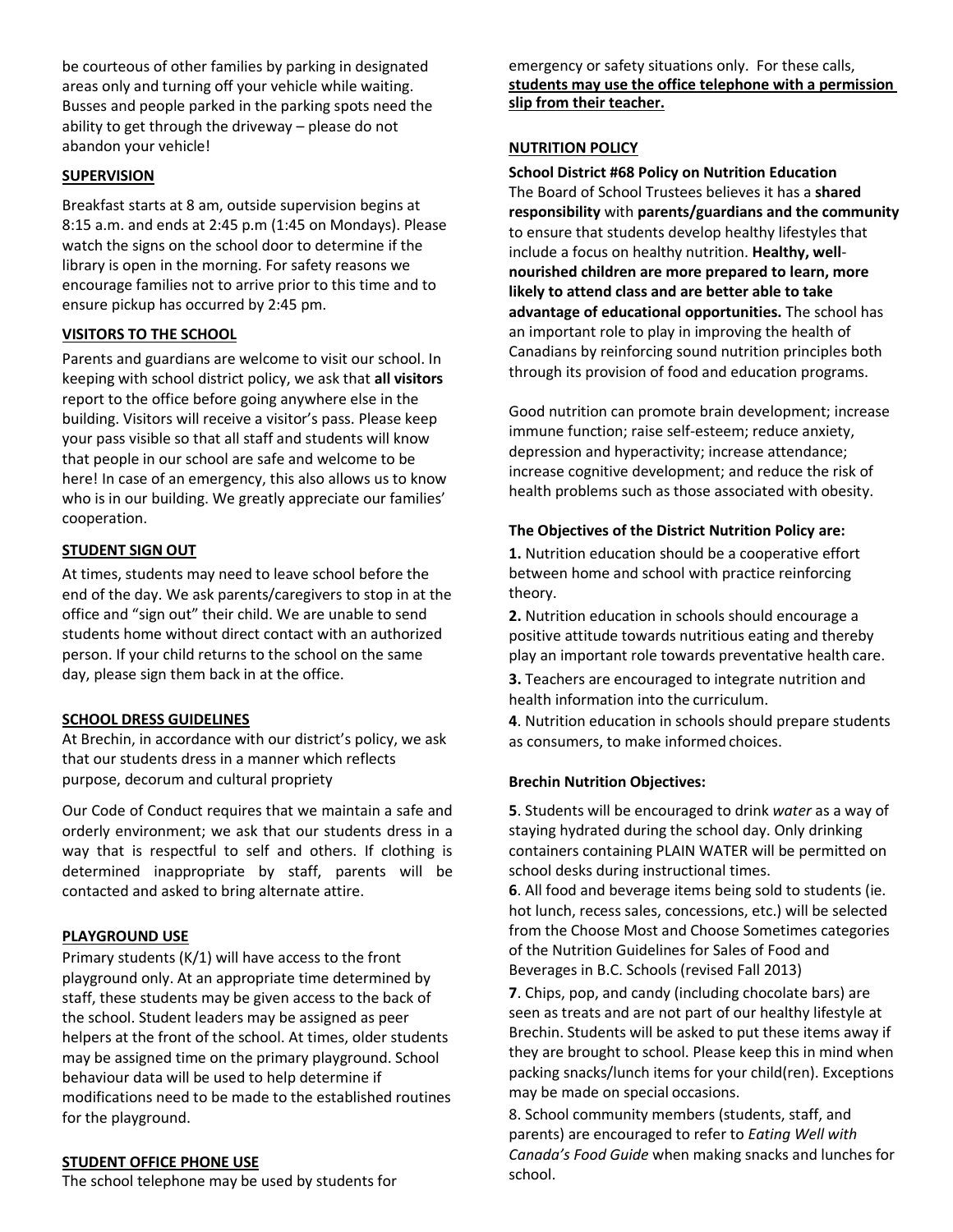9. It is recognized that there are 'special celebrations' occasionally throughout the school year (ie. Valentine's Day, Christmas, etc.). Staff will work to create a balanced approach to these celebrations while recognizing that 'treats on occasion' are part of a balanced approach to a healthy lifestyle.

#### **STUDENT ASSESSMENT AND REPORTING**

In Nanaimo Ladysmith Public Schools, we are moving from a model of 'reporting to parents' to 'communicating student learning with parents' on an ongoing basis. We are supporting educators to provide parents with timely and responsive communication of student learning throughout the year, following district policies and procedures. Parents will receive two written reports (Progress Report in January and Summative Report in June) that include descriptive written comments and a summary of student progress.

Parents will also receive 'Ongoing Communications of Student Learning in each of the core subject areas (Language Arts, Mathematics, Social Studies & Science), that adhere to the following four criteria: includes authentic evidence of learning, explicitly references the Learning Standards, includes student voice, includes descriptive feedback.

#### **HOMEWORK**

Agree on a nice location and time in your home to do daily school work with your child (even if that means just making them comfortable with a snack or drink and giving them encouragement and supporting their needs ie. tv or game off or turning music on or off).

- Daily reading with parents (younger) or independently (older)
- Regular practice of arithmetic facts (numbers, addition, subtraction, etc.)
- Completion of work not completed at school
- Project work
- Preparing for tests (older)
- Skill building work assigned by teacher

#### **PLANNER**

A student planner is used from grades K-7 to assist in the communication between home and school. It is recommended that all students set aside a certain time and place each day for doing school work, whether assigned or not. Homework promotes hard work. It helps students develop responsibility for their own learning.

#### **SCHOOL SUPPLIES**

In order that all students have the SAME supplies, the school purchases your child's school supplies. Please be assured that the students will get the best prices & quality.

#### **EMERGENCY PROCEDURE**

Should your child have a serious injury during school hours, the following procedure is followed:

- 1. The nature and seriousness of the child's injury is determined.
- 2. If time is not an important consideration, the home is contacted and the parent is asked to come for the child.
- 3. If the home cannot be contacted the emergency number provided to the school is called.
- 4. If no contact is made, the school will take the necessary action to ensure the child gets medical attention. The school will continue in its attempt to contact parent/guardians.
- 5. If emergency care is required, the school will do so as quickly as possible. In such cases the parent may have to meet their child at the hospital.

#### **SCHOOL CLOSURES IN AN EMERGENCY**

Unforeseen circumstances or conditions may result in a school closure. What do parents need to know?

- 1. Be informed. The local radio stations WAVE 102.3 FM or WOLF 106.9 FM will start broadcasting bulletins by 7:00 a.m. if circumstances are necessary for a school closure. These will be updated again by 1:00 p.m.
- 2. Prepare your child. If schools are closed during the school day due to some emergency situation, your child needs to know what to do. Contact by phone would be attempted as quickly and efficiently as possible. Please ensure all your emergency contact numbers in the office are current and working.

#### **FIRE DRILL**

All schools conduct fire drills several times throughout the year. Any unplanned ringing of the fire bell must be treated as a real emergency (as it well could be). Students evacuate the school in an orderly fashion and gather on the front field at a safe distance from the building. The deliberate activation of a false alarm is a very serious offence and will result in up to a five-day suspension.

#### **EARTHQUAKE DRILL**

Earthquake drills are conducted on a regular basis. Students stay indoors (usually under desks). In the event of an earthquake, when shaking stops, the school is evacuated in an orderly fashion.

#### **LOCKDOWN DRILL**

Lockdown drills are conducted a few times throughout the year. During this drill, the classroom lights are turned off, the classroom door locked, and students asked to remain quiet and be out of sight until an 'all clear' is announced.

#### **ADMINISTERING MEDICATION IN SCHOOLS**

Parents please complete a Request for Administration of Physician Prescribed Medication if your child needs medication administered in the day. All medication is locked up in the office area and administered by the staff member that has signed the request form. Please note the District Policy regarding medication. Administration of (or supervision of the self-administration of) medications to students occur only if the following conditions are met:

• The medication is required while the child is attending school.